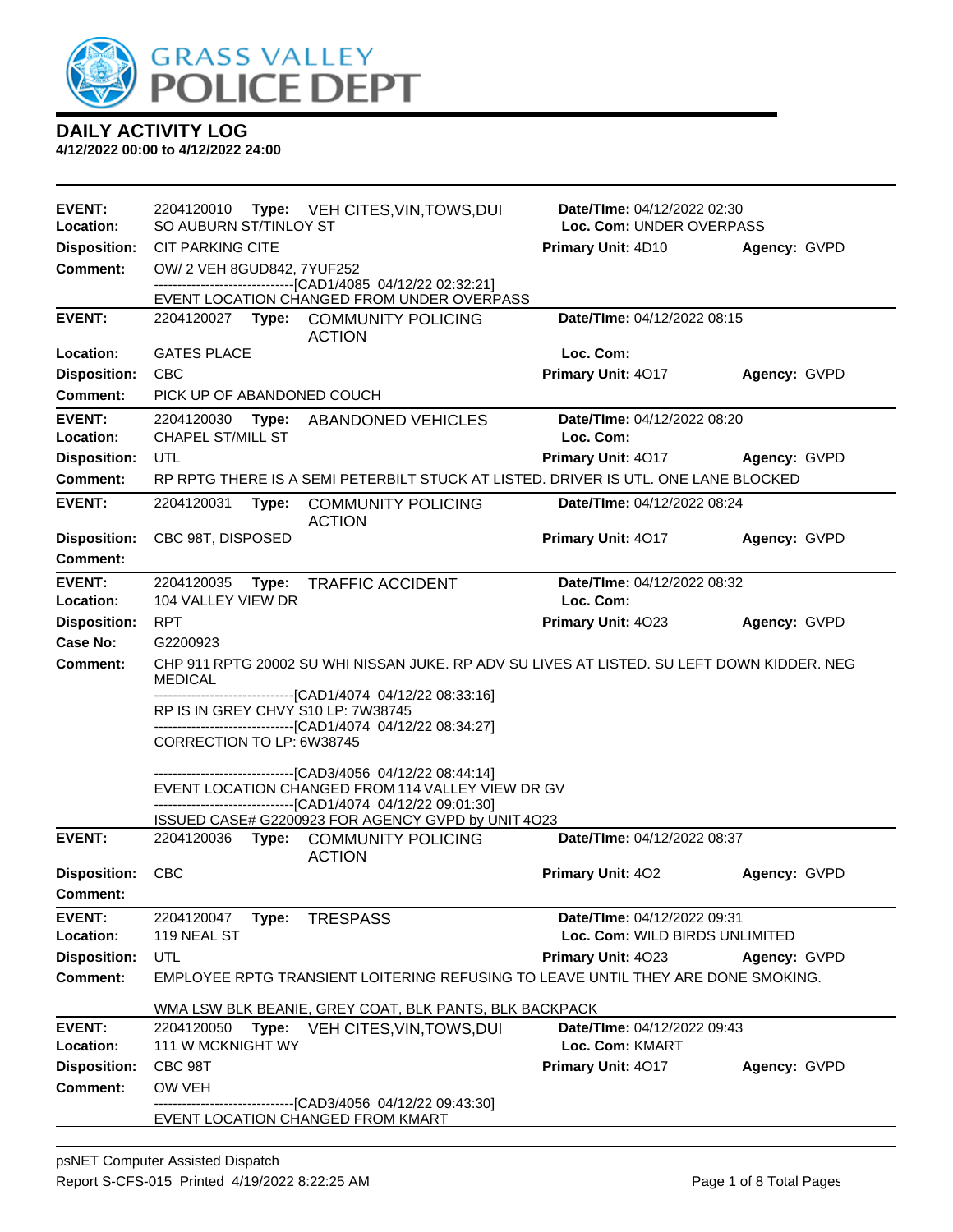

| <b>EVENT:</b>              | 2204120054                  |       | Type: COMMUNITY POLICING<br><b>ACTION</b>                                                                            | Date/TIme: 04/12/2022 09:54                     |              |
|----------------------------|-----------------------------|-------|----------------------------------------------------------------------------------------------------------------------|-------------------------------------------------|--------------|
| Location:                  | 125 NEAL ST                 |       |                                                                                                                      | Loc. Com: E DANIELS PARK                        |              |
| <b>Disposition:</b>        | CBC                         |       |                                                                                                                      | Primary Unit: 402                               | Agency: GVPD |
| Comment:                   | ELIZABETH DANIEL'S PARK     |       |                                                                                                                      |                                                 |              |
|                            |                             |       | ---------------------------[CAD3/4056_04/12/22_09:55:03]<br>EVENT LOCATION CHANGED FROM 125 NEAL ST                  |                                                 |              |
| <b>EVENT:</b>              |                             |       | 2204120059 Type: COMMUNITY POLICING                                                                                  | Date/TIme: 04/12/2022 10:08                     |              |
|                            |                             |       | <b>ACTION</b>                                                                                                        |                                                 |              |
| Location:                  | 1100 BLK SUTTON WY          |       |                                                                                                                      | Loc. Com:                                       |              |
| <b>Disposition:</b>        |                             |       | CBC 98T, PROPERTY COLLECTED SAFEKEEPING                                                                              | Primary Unit: 4017                              | Agency: GVPD |
| Case No:                   | G2200925                    |       |                                                                                                                      |                                                 |              |
| Comment:                   |                             |       | -------------------------------[CAD3/4056 04/12/22 10:15:41]                                                         |                                                 |              |
|                            |                             |       | ISSUED CASE# G2200925 FOR AGENCY GVPD by UNIT 4O17                                                                   |                                                 |              |
| <b>EVENT:</b>              |                             |       | 2204120063 Type: COMMUNITY POLICING<br><b>ACTION</b>                                                                 | Date/TIme: 04/12/2022 10:17                     |              |
| Location:                  | 660 MINNIE ST               |       |                                                                                                                      | Loc. Com:                                       |              |
| <b>Disposition:</b>        | <b>CBC</b>                  |       |                                                                                                                      | Primary Unit: 402                               | Agency: GVPD |
| <b>Comment:</b>            |                             |       | ------------------------------[4O2/MDT 04/12/22 10:49]                                                               |                                                 |              |
|                            |                             |       | LOCATED GRAFFITI AT THE SKATE PARK WATER FOUNTAIN, WAS REMOVED                                                       |                                                 |              |
| <b>EVENT:</b>              |                             |       | 2204120072 Type: ABANDONED VEHICLES                                                                                  | Date/TIme: 04/12/2022 10:49                     |              |
| Location:                  | 122 HIGH ST                 |       |                                                                                                                      | Loc. Com:                                       |              |
| <b>Disposition:</b>        | <b>CBC</b>                  |       |                                                                                                                      | Primary Unit: 4015                              | Agency: GVPD |
| <b>Comment:</b>            |                             |       | 911 RPTG ABAN VEH. GRENISH BLU HONDA CIVIC. BEEN THERE SINCE YESTERDAY. RP SAW SUBJ DUMP IT.                         |                                                 |              |
| <b>EVENT:</b><br>Location: | 147 CELESTA DR              |       |                                                                                                                      | <b>Date/Time: 04/12/2022 11:08</b><br>Loc. Com: |              |
| <b>Disposition:</b>        |                             |       | CBC NON WORKING NO. PROVIDED                                                                                         | Primary Unit: 4021                              | Agency: GVPD |
| <b>Comment:</b>            |                             |       | RP REQ 10-21 REF CASE# G2200848                                                                                      |                                                 |              |
| <b>EVENT:</b>              | 2204120080                  | Type: | <b>COMMUNITY POLICING</b><br><b>ACTION</b>                                                                           | Date/TIme: 04/12/2022 11:14                     |              |
| Location:                  | JSO 200 DORSEY              |       |                                                                                                                      | Loc. Com:                                       |              |
| <b>Disposition:</b>        | <b>CBC</b>                  |       |                                                                                                                      | Primary Unit: 4017                              | Agency: GVPD |
| Comment:                   | ON FOOT IN WOODED AREA      |       |                                                                                                                      |                                                 |              |
| <b>EVENT:</b>              |                             |       | 2204120084 Type: WELFARE CHECK                                                                                       | Date/TIme: 04/12/2022 11:27                     |              |
| Location:                  | 1008 PLAZA DR               |       |                                                                                                                      | Loc. Com: FLYERS/EXXON                          |              |
| <b>Disposition:</b>        | CBC 98T                     |       |                                                                                                                      | Primary Unit: 4017                              | Agency: GVPD |
| <b>Comment:</b>            |                             |       | RP RPTG MALE SUBJ ACTING STRANGE SEEING THINGS.                                                                      |                                                 |              |
|                            |                             |       | WMA APPROX 30 YOA SCRUFFY BEARD LSW BEIGE SWEATSHIRT<br>-------------------------------[CAD1/4074 04/12/22 11:27:35] |                                                 |              |
|                            |                             |       | EVENT CALL TYPE CHANGED FROM SUS                                                                                     |                                                 |              |
| <b>EVENT:</b>              |                             |       | 2204120088 Type: FOLLOWUP                                                                                            | Date/TIme: 04/12/2022 11:54                     |              |
| Location:                  | SO AUBURN ST/NEAL ST        |       |                                                                                                                      | Loc. Com:                                       |              |
| <b>Disposition:</b>        | <b>PEN</b>                  |       |                                                                                                                      | Primary Unit: 4021                              | Agency: GVPD |
| Comment:                   | RP REQ 10-21 REF 2204030108 |       |                                                                                                                      |                                                 |              |
| <b>EVENT:</b>              | 2204120089                  | Type: | VEH CITES, VIN, TOWS, DUI                                                                                            | Date/TIme: 04/12/2022 11:59                     |              |
| Location:                  | 1200 BLK SUTTON             |       |                                                                                                                      | Loc. Com:                                       |              |
| <b>Disposition:</b>        | <b>RPT</b>                  |       |                                                                                                                      | Primary Unit: 4017                              | Agency: GVPD |
| <b>Case No:</b>            | G2200927                    |       |                                                                                                                      |                                                 |              |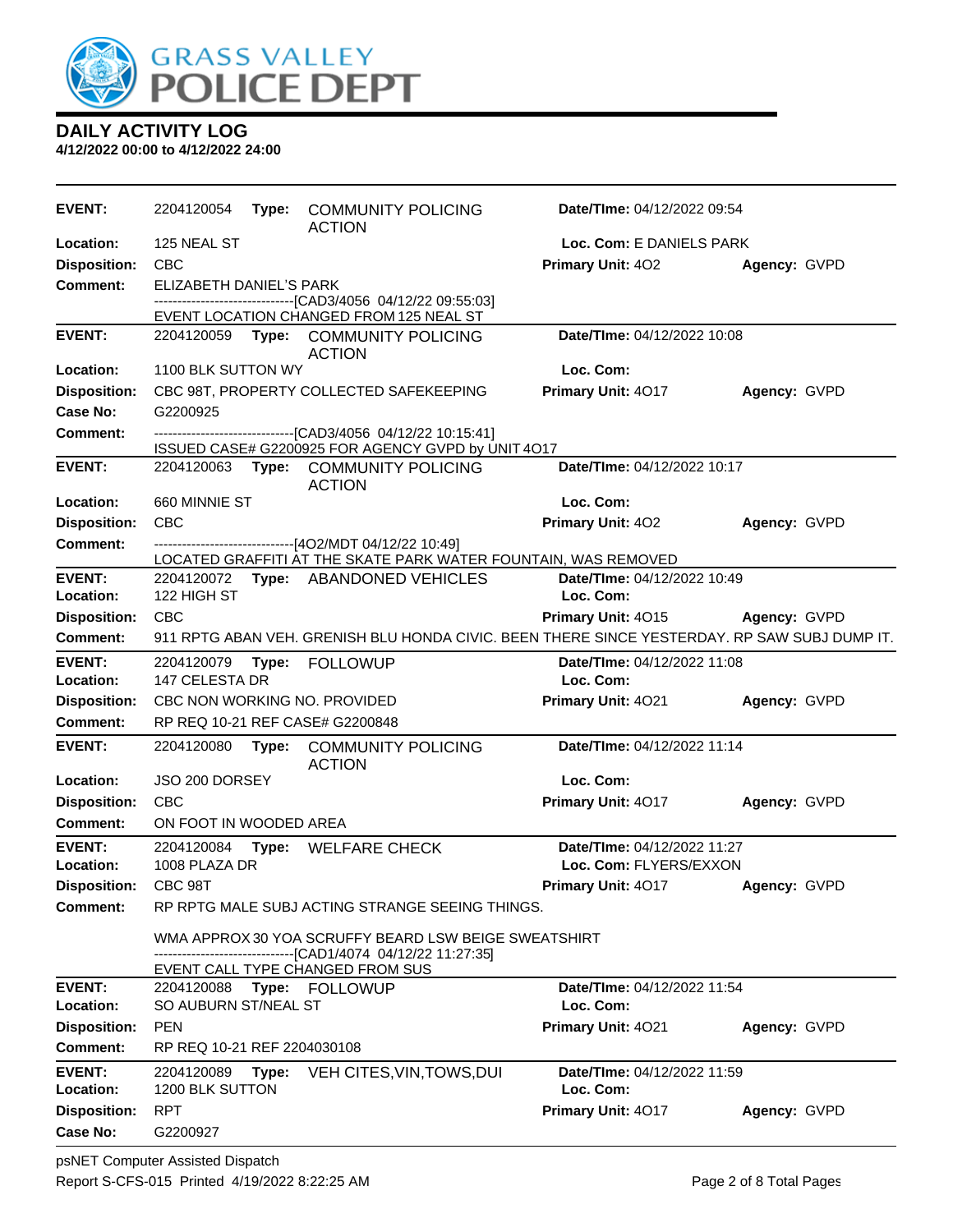

| <b>Comment:</b>     | <b>OE VEH REQ 1185 7CEF194</b>                                                                                                                                                                                                         |       |                                                                                                                                                                                                                                         |                                     |              |
|---------------------|----------------------------------------------------------------------------------------------------------------------------------------------------------------------------------------------------------------------------------------|-------|-----------------------------------------------------------------------------------------------------------------------------------------------------------------------------------------------------------------------------------------|-------------------------------------|--------------|
|                     | ----------------------[CAD1/4074_04/12/22 12:03:54]<br>TOW ASSIGNED-GOLD COUNTRY TOW, 1025 IDAHO MARYLAND DR, GRASS VALLEY, 5309555653,                                                                                                |       |                                                                                                                                                                                                                                         |                                     |              |
|                     |                                                                                                                                                                                                                                        |       | --------------------------------[CAD1/4074 04/12/22 12:04:03]                                                                                                                                                                           |                                     |              |
|                     | GOLD COUNTRY ENRT 5 MIN ETA                                                                                                                                                                                                            |       | ------------------------------[CAD3/4056 04/12/22 12:04:15]                                                                                                                                                                             |                                     |              |
|                     |                                                                                                                                                                                                                                        |       | ISSUED CASE# G2200927 FOR AGENCY GVPD by UNIT 4O17                                                                                                                                                                                      |                                     |              |
|                     | FCN/3702210202388                                                                                                                                                                                                                      |       | -------------------------------[CAD3/4056_04/12/22 12:30:52]                                                                                                                                                                            |                                     |              |
| <b>EVENT:</b>       | 2204120092                                                                                                                                                                                                                             | Type: | <b>SUSPICIOUS CIRCUMSTANCE</b>                                                                                                                                                                                                          | Date/TIme: 04/12/2022 12:03         |              |
|                     |                                                                                                                                                                                                                                        |       | (VEHICLE, PERSON                                                                                                                                                                                                                        |                                     |              |
| Location:           | 972 SUTTON WY                                                                                                                                                                                                                          |       |                                                                                                                                                                                                                                         | Loc. Com: BEST WESTERN 530 273 1393 |              |
| <b>Disposition:</b> | <b>RPT</b>                                                                                                                                                                                                                             |       |                                                                                                                                                                                                                                         | <b>Primary Unit: 4017</b>           | Agency: GVPD |
| Case No:            | G2200929                                                                                                                                                                                                                               |       |                                                                                                                                                                                                                                         |                                     |              |
| Comment:            |                                                                                                                                                                                                                                        |       | 911 RPT'G SUS MALE WAS JUST HARASSING FEMALE EMPLOYEES<br>SUBJ DROVE ACROSS THE STREET AND STATED HE WOULD SEE THEM LATER<br>WMA 40-50 UNK CLOTHING GLD HONDA PILOT<br>--------------------------------[CAD3/4056_04/12/22_12:39:47]    |                                     |              |
|                     |                                                                                                                                                                                                                                        |       | ISSUED CASE# G2200929 FOR AGENCY GVPD by UNIT 4O17                                                                                                                                                                                      |                                     |              |
| <b>EVENT:</b>       | 2204120099                                                                                                                                                                                                                             |       | Type: WELFARE CHECK                                                                                                                                                                                                                     | Date/TIme: 04/12/2022 12:47         |              |
| Location:           | <b>MALTMAN DR/JOERSCHKE DR</b>                                                                                                                                                                                                         |       |                                                                                                                                                                                                                                         | Loc. Com:                           |              |
| <b>Disposition:</b> | CBC 98T, CODE 4                                                                                                                                                                                                                        |       |                                                                                                                                                                                                                                         | <b>Primary Unit: 4017</b>           | Agency: GVPD |
| <b>Comment:</b>     |                                                                                                                                                                                                                                        |       | 911 RPTG SHE OT ON THE FREEWAY AT BRUNSWICK/SB 49 AND AFTER THE ON RAMP SHE SAW A WOMAN<br>LYING FACE DOWN BEHIND A POSS YELLOW BUILDING. UNK IF BEHIND BLDG MALTMAN, JOERCHKE, POSS<br>OLYMPIA PARK. REQ AREA CHECK. SEEN FROM HIGHWAY |                                     |              |
| <b>EVENT:</b>       |                                                                                                                                                                                                                                        |       | 2204120102 Type: VANDALISM                                                                                                                                                                                                              | Date/TIme: 04/12/2022 13:02         |              |
| Location:           | 401 MILL ST # 1/2                                                                                                                                                                                                                      |       |                                                                                                                                                                                                                                         | Loc. Com:                           |              |
| <b>Disposition:</b> | <b>PFN</b>                                                                                                                                                                                                                             |       |                                                                                                                                                                                                                                         | Primary Unit: 4015                  | Agency: GVPD |
| <b>Comment:</b>     | RP REQ 10-21 REF 594/ POSS 459                                                                                                                                                                                                         |       |                                                                                                                                                                                                                                         |                                     |              |
| <b>EVENT:</b>       | 2204120107                                                                                                                                                                                                                             | Type: | TRAFFIC (DUI, PARKING,<br>SPEED, HAZ                                                                                                                                                                                                    | Date/TIme: 04/12/2022 13:18         |              |
| Location:           | 49/20 RAMP STATE/20                                                                                                                                                                                                                    |       |                                                                                                                                                                                                                                         | Loc. Com: NB                        |              |
| <b>Disposition:</b> | UTL                                                                                                                                                                                                                                    |       |                                                                                                                                                                                                                                         | Primary Unit: 4017                  | Agency: GVPD |
| <b>Comment:</b>     | BSN LINE RPTG 23103 DRIVER IN WHI CHEVY TRUCK PULLING UHAUL TRAILER. VEH ALL OVER THE PLACE,<br>UNABLE TO MAINTAIN LANES AND ALMOST RUNNING VEH OFF THE RD/XFER TO CHP<br>-------------------------------[CAD1/4074_04/12/22 13:19:18] |       |                                                                                                                                                                                                                                         |                                     |              |
|                     | <b>VOICED</b>                                                                                                                                                                                                                          |       |                                                                                                                                                                                                                                         |                                     |              |
| <b>EVENT:</b>       | 2204120109                                                                                                                                                                                                                             | Type: | <b>SUBJECT STOP</b>                                                                                                                                                                                                                     | Date/TIme: 04/12/2022 13:35         |              |
| Location:           | 1100 BLK SUTTON                                                                                                                                                                                                                        |       |                                                                                                                                                                                                                                         | Loc. Com:                           |              |
| <b>Disposition:</b> |                                                                                                                                                                                                                                        |       | CBC 11-48 TO SHELTER IN LIEU OF 647F ARREST                                                                                                                                                                                             | Primary Unit: 4017                  | Agency: GVPD |
| <b>Comment:</b>     | OW <sub>2</sub>                                                                                                                                                                                                                        |       |                                                                                                                                                                                                                                         |                                     |              |
| <b>EVENT:</b>       | 2204120111                                                                                                                                                                                                                             | Type: | <b>WELFARE CHECK</b>                                                                                                                                                                                                                    | Date/TIme: 04/12/2022 13:49         |              |
| Location:           | 115 E BERRYHILL DR # 3                                                                                                                                                                                                                 |       |                                                                                                                                                                                                                                         | Loc. Com: VALLEY VIEW               |              |
| <b>Disposition:</b> |                                                                                                                                                                                                                                        |       | CBC APPEARED C4, DENIED MEDICAL                                                                                                                                                                                                         | Primary Unit: 4015                  | Agency: GVPD |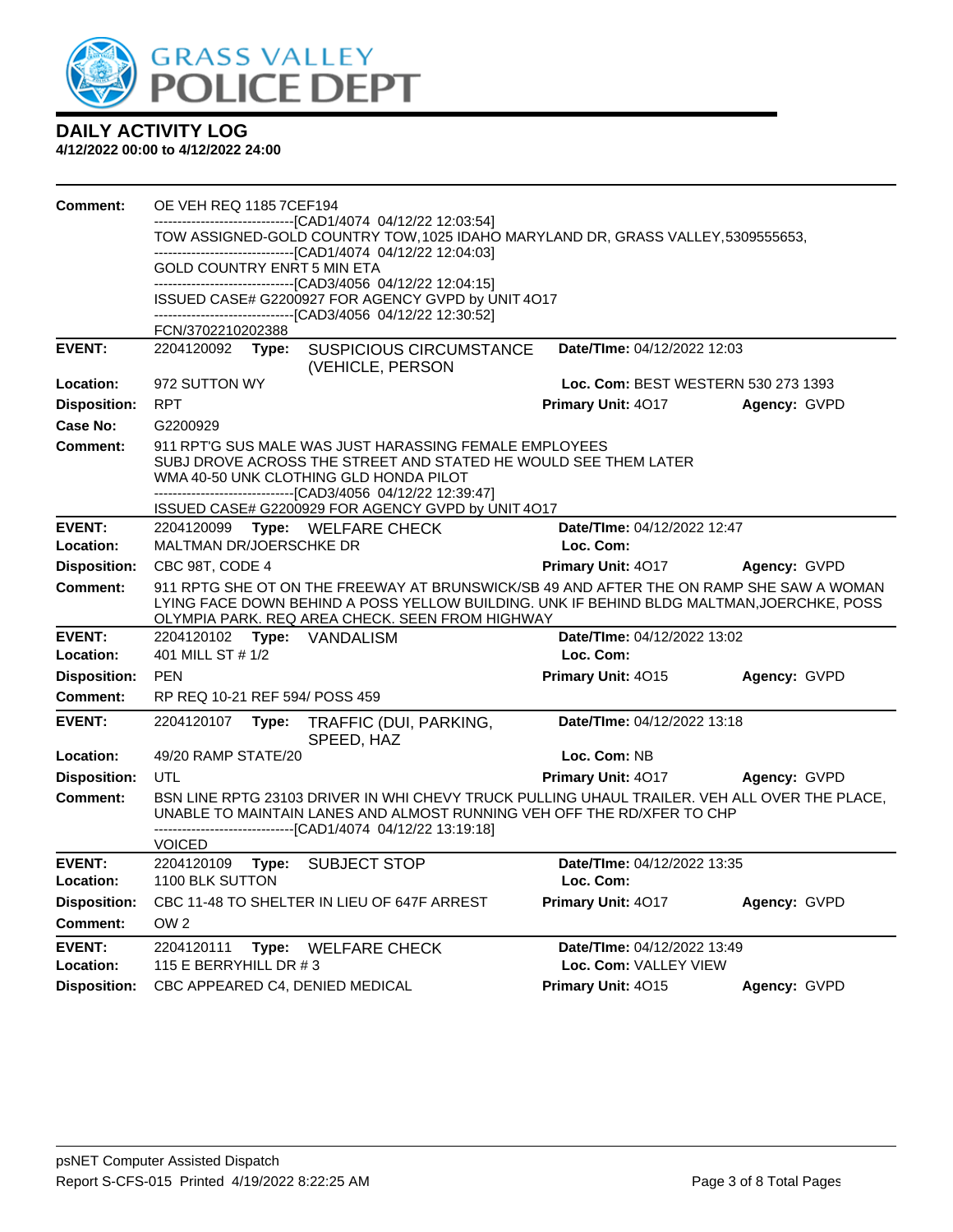

| <b>Comment:</b>            | PER CALFIRE, RP RPT'G HE INGESTED MUSHROOMS, HE WAS XFERED TO POISON CONTROL. CALFIRE<br>ALSO REQ CHK ON HIM<br>------------------------------[CAD3/4056_04/12/22 13:49:47]<br>NEG HIST W PHONE NUMBER<br>------------------------------[CAD3/4056 04/12/22 13:58:41] |                                                                                             |              |  |  |
|----------------------------|-----------------------------------------------------------------------------------------------------------------------------------------------------------------------------------------------------------------------------------------------------------------------|---------------------------------------------------------------------------------------------|--------------|--|--|
|                            | EVENT LOCATION CHANGED FROM 126 W BERRYHILL DR 3 GV<br>------------------------------[CAD3/4056_04/12/22_13:59:00]                                                                                                                                                    |                                                                                             |              |  |  |
|                            | CALFIRE ENRT AND REQ WE GO WITH HIM                                                                                                                                                                                                                                   |                                                                                             |              |  |  |
|                            | -------------------------------[CAD3/4056_04/12/22 13:59:37]<br><b>CALFIRE NOW STAGING</b>                                                                                                                                                                            |                                                                                             |              |  |  |
|                            | ------------------------------[CAD3/4056_04/12/22 14:01:49]<br>10-39 CALFIRE TO ENTER                                                                                                                                                                                 |                                                                                             |              |  |  |
| <b>EVENT:</b>              | 2204120114 Type: PUBLIC RELATION CONTACT                                                                                                                                                                                                                              | Date/TIme: 04/12/2022 14:17                                                                 |              |  |  |
| Location:                  | 1262 SUTTON WY                                                                                                                                                                                                                                                        | Loc. Com: HOSPITALITY HOUSE 530 271 7144                                                    |              |  |  |
| <b>Disposition:</b>        | FI ONE CLEARED, ONE DENIED                                                                                                                                                                                                                                            | <b>Primary Unit: 4017</b>                                                                   | Agency: GVPD |  |  |
| <b>Comment:</b>            | <b>CLEARANCE FOR 2</b>                                                                                                                                                                                                                                                |                                                                                             |              |  |  |
| <b>EVENT:</b><br>Location: | 2204120116 Type: SUBJECT STOP<br>556 FREEMAN LN                                                                                                                                                                                                                       | <b>Date/Time: 04/12/2022 14:42</b><br>Loc. Com: GRASS VALLEY ANIMAL CONTROL 530<br>477 4630 |              |  |  |
| <b>Disposition:</b>        | <b>CBC</b>                                                                                                                                                                                                                                                            | <b>Primary Unit: 4017</b>                                                                   | Agency: GVPD |  |  |
| Comment:                   | <b>FLAGGE DDOWN BY 1</b>                                                                                                                                                                                                                                              |                                                                                             |              |  |  |
|                            | ------------------------------[CAD1/4074_04/12/22 14:44:34]<br>EVENT LOCATION CHANGED FROM ANIMAL CONTROL                                                                                                                                                             |                                                                                             |              |  |  |
| <b>EVENT:</b>              | 2204120117 Type: VEHICLE STOP                                                                                                                                                                                                                                         | Date/TIme: 04/12/2022 14:43                                                                 |              |  |  |
| Location:                  | 867 SUTTON WY                                                                                                                                                                                                                                                         | Loc. Com: SAFEWAY                                                                           |              |  |  |
| <b>Disposition:</b>        | <b>CIT</b>                                                                                                                                                                                                                                                            | Primary Unit: 4K19                                                                          | Agency: GVPD |  |  |
| <b>Comment:</b>            | License: 8FAV706                                                                                                                                                                                                                                                      |                                                                                             |              |  |  |
|                            | -------------------------------[CAD1/4074_04/12/22_14:43:18]<br>EVENT LOCATION CHANGED FROM SAFEWAY                                                                                                                                                                   |                                                                                             |              |  |  |
| <b>EVENT:</b>              | 2204120119 Type: COMMUNITY POLICING                                                                                                                                                                                                                                   | Date/TIme: 04/12/2022 14:47                                                                 |              |  |  |
|                            | <b>ACTION</b>                                                                                                                                                                                                                                                         |                                                                                             |              |  |  |
| <b>Disposition:</b>        | CBC 98T                                                                                                                                                                                                                                                               | Primary Unit: 4017                                                                          | Agency: GVPD |  |  |
| Comment:                   |                                                                                                                                                                                                                                                                       |                                                                                             |              |  |  |
| <b>EVENT:</b>              | <b>COMMUNITY POLICING</b><br>2204120129<br>Type:<br><b>ACTION</b>                                                                                                                                                                                                     | Date/TIme: 04/12/2022 15:27                                                                 |              |  |  |
| Location:                  | 1100 BLK SUTTON                                                                                                                                                                                                                                                       | Loc. Com:                                                                                   |              |  |  |
| <b>Disposition:</b>        | CBC                                                                                                                                                                                                                                                                   | <b>Primary Unit: 4017</b>                                                                   | Agency: GVPD |  |  |
| <b>Comment:</b>            | OUT WITH OCCUPIED VEHICLE                                                                                                                                                                                                                                             |                                                                                             |              |  |  |
| <b>EVENT:</b>              | 2204120139 Type: VEHICLE STOP                                                                                                                                                                                                                                         | Date/TIme: 04/12/2022 15:53                                                                 |              |  |  |
| Location:                  | <b>TAYLORVILLE RD/WE MCKNIGHT WY</b>                                                                                                                                                                                                                                  | Loc. Com:                                                                                   |              |  |  |
| <b>Disposition:</b>        | CIT 16028, 14601.2 CVC                                                                                                                                                                                                                                                | Primary Unit: 4017                                                                          | Agency: GVPD |  |  |
| Case No:                   | G2200930                                                                                                                                                                                                                                                              |                                                                                             |              |  |  |
| Comment:                   | License: 5TPT035<br>-------------------------[CAD1/4074_04/12/22 15:54:39]                                                                                                                                                                                            |                                                                                             |              |  |  |
|                            | EVENT LOCATION CHANGED FROM SB 49/MCKNIGHT<br>-------------------------------[CAD1/4074_04/12/22 16:02:28]                                                                                                                                                            |                                                                                             |              |  |  |
|                            | ISSUED CASE# G2200930 FOR AGENCY GVPD by UNIT 4O17                                                                                                                                                                                                                    |                                                                                             |              |  |  |
| <b>EVENT:</b>              | 2204120141<br>Type: 911 UNKNOWN<br>(HANGUPS, ABAN'S)                                                                                                                                                                                                                  | Date/TIme: 04/12/2022 15:55                                                                 |              |  |  |
| Location:                  | 102 BANK ST                                                                                                                                                                                                                                                           | Loc. Com:                                                                                   |              |  |  |
| <b>Disposition:</b>        | <b>HBD</b>                                                                                                                                                                                                                                                            | <b>Primary Unit:</b>                                                                        | Agency: GVPD |  |  |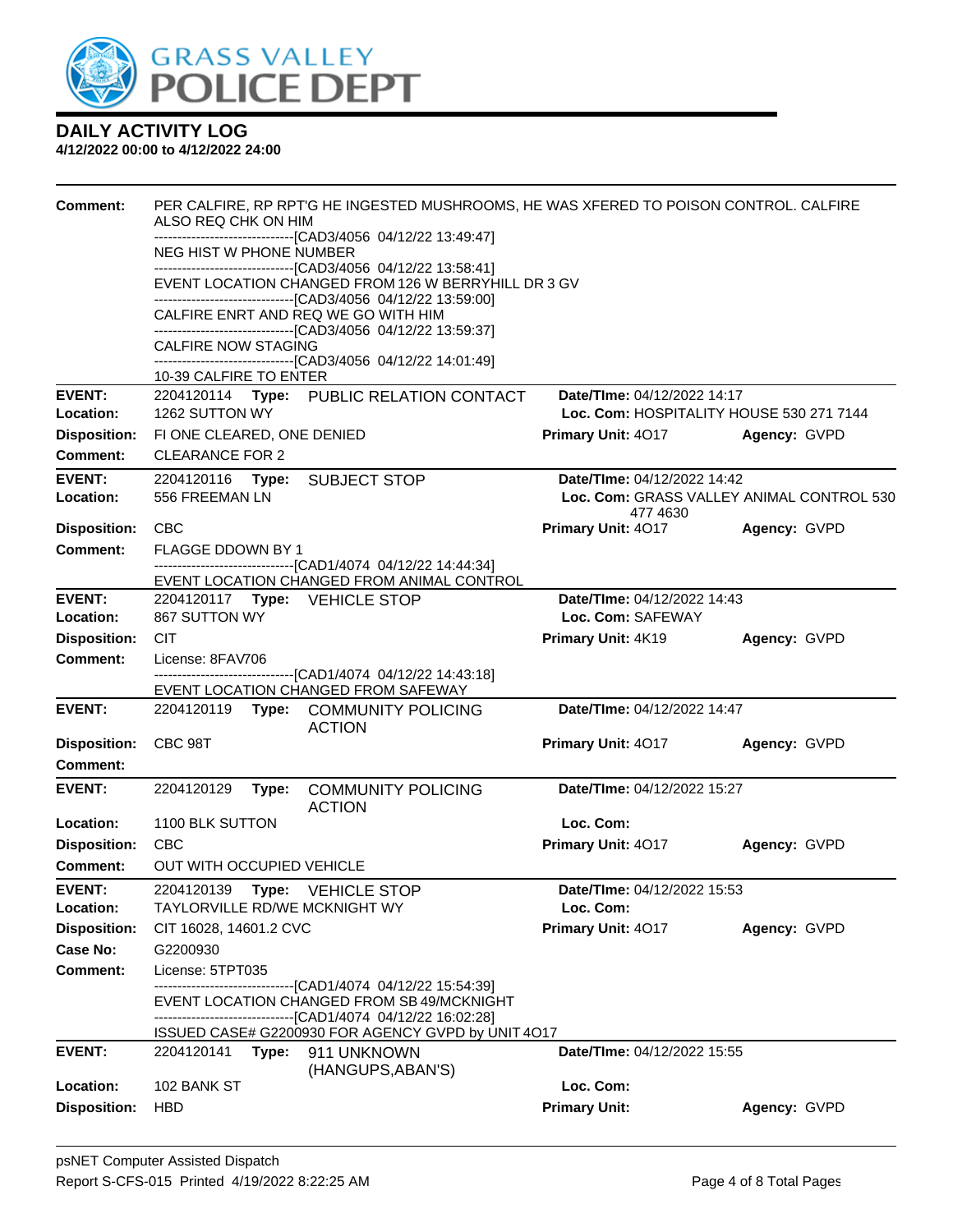

| <b>Comment:</b>     | ***** EVENT CLOSED BY CAD3                       |       | 911 ABANDON, ADD 911 RPT'G C4 ACCIDENTAL                                                                                                                                                     |                                                       |              |
|---------------------|--------------------------------------------------|-------|----------------------------------------------------------------------------------------------------------------------------------------------------------------------------------------------|-------------------------------------------------------|--------------|
| <b>EVENT:</b>       | 2204120144                                       | Type: | DISTURBANCE (NOISE,<br>MUSIC, VERBAL, BARKI                                                                                                                                                  | Date/TIme: 04/12/2022 16:08                           |              |
| Location:           | 1005 SUTTON WY                                   |       |                                                                                                                                                                                              | Loc. Com: CVS                                         |              |
| <b>Disposition:</b> | CBC 98T                                          |       |                                                                                                                                                                                              | Primary Unit: 4K19                                    | Agency: GVPD |
| <b>Comment:</b>     | <b>OUTSIDE</b><br>NO WEAPONS SEEN                |       | SECURITY RPT'G THERE IS WFA DRK BLU TOP, JEANS, BLK BOOTS SCREAMING BY THE PHONE BOOTH<br>XRAYY IS THREATENING TO "GET THE GERMANS TO KILL EVERYONE"                                         |                                                       |              |
| <b>EVENT:</b>       | 2204120147 Type:                                 |       | <b>IDENTITY THEFT</b>                                                                                                                                                                        | Date/TIme: 04/12/2022 16:23                           |              |
| Location:           | 129 S AUBURN ST                                  |       |                                                                                                                                                                                              | Loc. Com: GRASS VALLEY POLICE DEPARTMENT              |              |
| <b>Disposition:</b> | <b>CBC</b>                                       |       |                                                                                                                                                                                              | Primary Unit: 4021                                    | Agency: GVPD |
| <b>Comment:</b>     |                                                  |       | RP IN THE GVPD LOBBY TO RPT ID THEFT                                                                                                                                                         |                                                       |              |
|                     | FOR REPORT                                       |       | ------------------------[4O21/MDT 04/12/22 16:45]<br>PHONE STOLEN IN RENO. AND PACKAGES BEING DELIVERED TO RENO. ADVISED TO CONTACT RENO PD                                                  |                                                       |              |
| <b>EVENT:</b>       | 2204120149 Type:                                 |       | <b>FOLLOWUP</b>                                                                                                                                                                              | Date/TIme: 04/12/2022 16:30                           |              |
| Location:           | <b>131 CARPENTER ST</b>                          |       |                                                                                                                                                                                              | Loc. Com:                                             |              |
| <b>Disposition:</b> | <b>CBC</b>                                       |       |                                                                                                                                                                                              | Primary Unit: 4021                                    | Agency: GVPD |
| <b>Comment:</b>     | RP REQ 10-21 REF 2203290179                      |       |                                                                                                                                                                                              |                                                       |              |
| <b>EVENT:</b>       | 2204120157 Type:                                 |       | 911 UNKNOWN<br>(HANGUPS, ABAN'S)                                                                                                                                                             | Date/TIme: 04/12/2022 16:53                           |              |
| Location:           | 625 IDAHO MARYLAND RD                            |       |                                                                                                                                                                                              | Loc. Com: DEMARTINI 530 272 1921                      |              |
| <b>Disposition:</b> | <b>HBD</b>                                       |       |                                                                                                                                                                                              | <b>Primary Unit:</b>                                  | Agency: GVPD |
| <b>Comment:</b>     | 911 ACCCIDENTAL C4<br>***** EVENT CLOSED BY CAD3 |       |                                                                                                                                                                                              |                                                       |              |
| <b>EVENT:</b>       | 2204120158                                       | Type: | <b>COMMUNITY POLICING</b><br><b>ACTION</b>                                                                                                                                                   | Date/TIme: 04/12/2022 16:59                           |              |
| <b>Disposition:</b> | <b>CBC</b>                                       |       |                                                                                                                                                                                              | Primary Unit: 402                                     | Agency: GVPD |
| Comment:            |                                                  |       |                                                                                                                                                                                              |                                                       |              |
| <b>EVENT:</b>       | 2204120160                                       | Type: | <b>SUSPICIOUS CIRCUMSTANCE</b><br>(VEHICLE, PERSON                                                                                                                                           | Date/TIme: 04/12/2022 17:13                           |              |
| Location:           | 556 FREEMAN LN                                   |       |                                                                                                                                                                                              | Loc. Com: GRASS VALLEY ANIMAL CONTROL 530<br>477 4630 |              |
| <b>Disposition:</b> | UTL                                              |       |                                                                                                                                                                                              | Primary Unit: 4023                                    | Agency: GVPD |
| Comment:            |                                                  |       | RP RPTG MALE SUBJ IN HAT, LONG SLEEVE GREY SHIRT, BRO PANTS W/GROCERY BAG STOPPED AND<br>URINATED ON THE GROUND FACING RP IN THE SHELTER                                                     |                                                       |              |
| <b>EVENT:</b>       | 2204120162                                       | Type: | <b>CITIZEN ASSIST (CIVIL</b><br>STANDBY'S, LOCKOUT                                                                                                                                           | Date/TIme: 04/12/2022 17:18                           |              |
| Location:           | 133 SO AUBURN ST                                 |       |                                                                                                                                                                                              | <b>Loc. Com: 76</b>                                   |              |
| <b>Disposition:</b> | <b>CBC</b>                                       |       |                                                                                                                                                                                              | Primary Unit: 4015                                    | Agency: GVPD |
| <b>Comment:</b>     |                                                  |       | 911 RPTG HE IS STUCK AT A GAS STATION IN A WHEEL CHAIR AND HE CANT GET HOME. RP TRYING TO GET<br>TO ROUGH AND READY NEXT TO CITY LIMIT. RP ADV HIS WHEELCHAIR WILL NOT LAST. REQ ASSISTANCE. |                                                       |              |
| <b>EVENT:</b>       | 2204120166                                       | Type: | <b>FOLLOWUP</b>                                                                                                                                                                              | Date/TIme: 04/12/2022 17:31                           |              |
| <b>Disposition:</b> | <b>CBC</b>                                       |       |                                                                                                                                                                                              | Primary Unit: 4023                                    | Agency: GVPD |
| <b>Comment:</b>     |                                                  |       |                                                                                                                                                                                              |                                                       |              |
| <b>EVENT:</b>       | 2204120168                                       | Type: | TRAFFIC (DUI, PARKING,<br>SPEED, HAZ                                                                                                                                                         | Date/TIme: 04/12/2022 17:49                           |              |
| Location:           | RIDGE RD/SIERRA COLLEGE DR                       |       |                                                                                                                                                                                              | Loc. Com: TWD NEVADA CITY                             |              |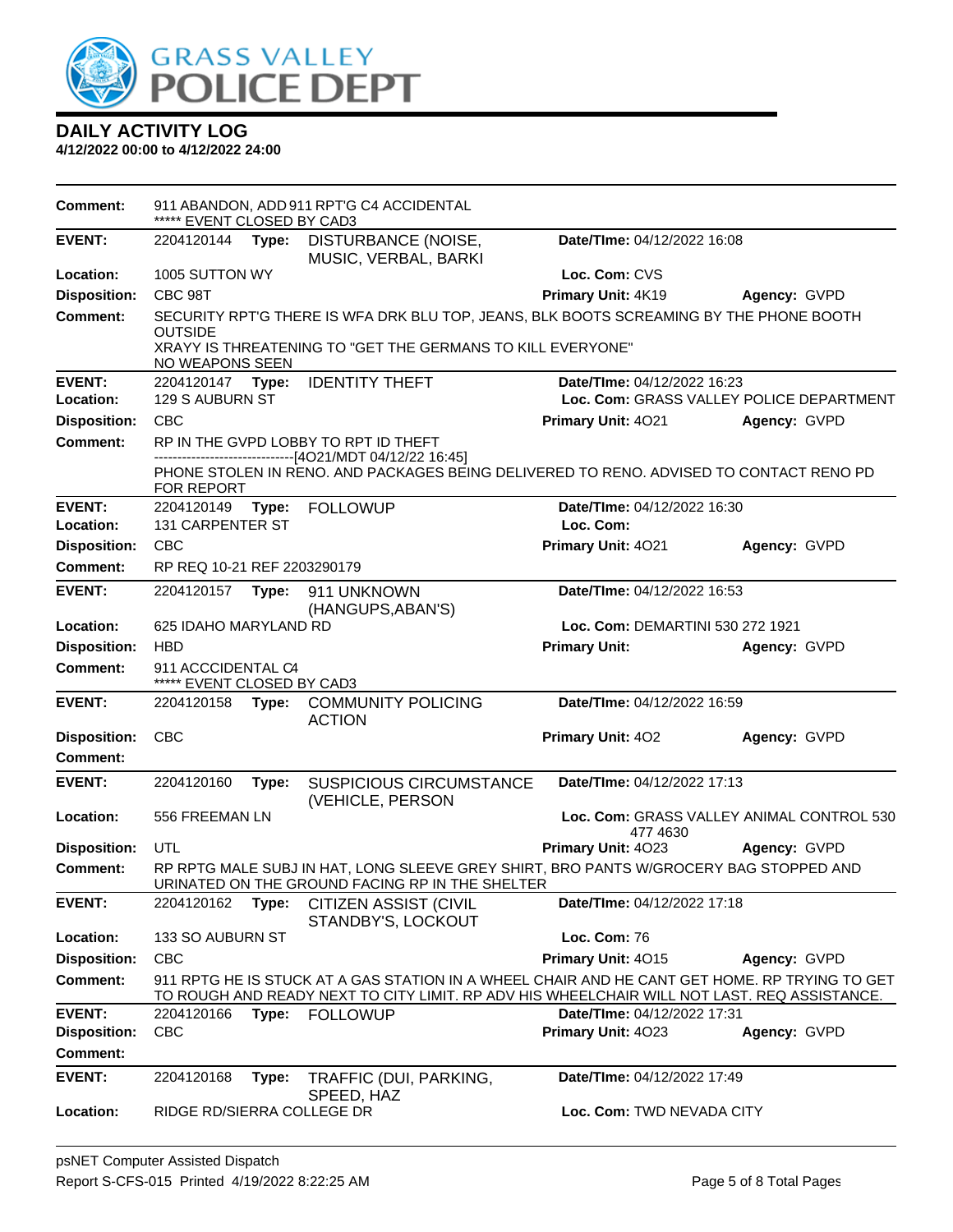

| <b>Disposition:</b> | <b>HBD</b>                 |       |                                                                                                                                                                                                                                                                                                                                                          | <b>Primary Unit:</b>        | Agency: GVPD                             |
|---------------------|----------------------------|-------|----------------------------------------------------------------------------------------------------------------------------------------------------------------------------------------------------------------------------------------------------------------------------------------------------------------------------------------------------------|-----------------------------|------------------------------------------|
| <b>Comment:</b>     | DRIVER.                    |       | 911 RPTG 23152 WHI MERZ LP: NSLEYVA. VEH WAS UNABLE TO MAINTANE LANES AND TAILGATING. FEMALE                                                                                                                                                                                                                                                             |                             |                                          |
|                     |                            |       | ------------------------------[CAD1/4074 04/12/22 17:50:24]                                                                                                                                                                                                                                                                                              |                             |                                          |
|                     | NEG RETURN ON PLATE        |       | ------------------------[CAD1/4074_04/12/22 17:51:00]                                                                                                                                                                                                                                                                                                    |                             |                                          |
|                     | <b>VOICED</b>              |       |                                                                                                                                                                                                                                                                                                                                                          |                             |                                          |
|                     | ***** EVENT CLOSED BY CAD1 |       |                                                                                                                                                                                                                                                                                                                                                          |                             |                                          |
| <b>EVENT:</b>       | 2204120169                 | Type: | ALCOHOL RELATED<br>(EXCEPTION OF DUI)                                                                                                                                                                                                                                                                                                                    | Date/TIme: 04/12/2022 17:50 |                                          |
| Location:           | 290 SIERRA COLLEGE DR      |       |                                                                                                                                                                                                                                                                                                                                                          | Loc. Com: BRIARPATCH        |                                          |
| <b>Disposition:</b> | CBC SUBJ ADVISED OF 602 PC |       |                                                                                                                                                                                                                                                                                                                                                          | Primary Unit: 4K19          | Agency: GVPD                             |
| <b>Comment:</b>     |                            |       | EMPLOYEE RPT'G HBD WMA CAMO JACKET, JEANS AND CAMO BOOTS IN THE REAR PARKING LOT BY A<br>SHIPPING CONTAINER REFUSING TO LEAVE                                                                                                                                                                                                                            |                             |                                          |
| <b>EVENT:</b>       | 2204120171                 | Type: | ANIMALS (ABUSE, LOOSE,<br>FOUND, INJURED)                                                                                                                                                                                                                                                                                                                | Date/TIme: 04/12/2022 18:11 |                                          |
| Location:           | 217 COLFAX AV              |       |                                                                                                                                                                                                                                                                                                                                                          | Loc. Com: DIEGOS            |                                          |
| <b>Disposition:</b> |                            |       |                                                                                                                                                                                                                                                                                                                                                          | Primary Unit: 4023          | Agency: GVPD                             |
| <b>Comment:</b>     |                            |       | RP RPT'G HER GERMAN SHEPHERD WITH ONE FLOPPY EAR NAMED "SADIE SUE" OUT OF BED OF RP'S<br>TRUCK. SHE WAS SEEN GETTING PICKUP UP BY A FEMALE IN A WHI SUV.<br>NO ONE HAS CALLED INTO DISPATCH<br>-------------------------------[4O23/MDT 04/12/22 18:22]                                                                                                  |                             |                                          |
|                     |                            |       | SPOKE WITH RP AND ADVISED I WOULD CONTACT ANIMAL CONTROL AND PASS ON THEIR INFORMATION<br>REGARDING THEIR LOST DOG. CBC                                                                                                                                                                                                                                  |                             |                                          |
| <b>EVENT:</b>       | 2204120182                 |       | Type: PUBLIC RELATION CONTACT                                                                                                                                                                                                                                                                                                                            | Date/TIme: 04/12/2022 19:44 |                                          |
| Location:           | 1262 SUTTON WY             |       |                                                                                                                                                                                                                                                                                                                                                          |                             | Loc. Com: HOSPITALITY HOUSE 530 271 7144 |
| <b>Disposition:</b> | <b>CBC</b>                 |       |                                                                                                                                                                                                                                                                                                                                                          | Primary Unit: 404           | Agency: GVPD                             |
| <b>Comment:</b>     | <b>CLEARANCE FOR 1</b>     |       |                                                                                                                                                                                                                                                                                                                                                          |                             |                                          |
| <b>EVENT:</b>       | 2204120183                 | Type: | <b>ORDINANCES</b><br>(COUNTY/MUNICIPAL)                                                                                                                                                                                                                                                                                                                  | Date/TIme: 04/12/2022 19:48 |                                          |
| Location:           | 716 FREEMAN LN # B         |       |                                                                                                                                                                                                                                                                                                                                                          | Loc. Com: SUBWAY            |                                          |
| <b>Disposition:</b> | UTL                        |       |                                                                                                                                                                                                                                                                                                                                                          | Primary Unit: 4022          | Agency: GVPD                             |
| <b>Comment:</b>     |                            |       | 911 CALLER RPTS A MALE THEY ARE REQUESTING TO HAVE REMOVED FROM THE STORE, BMA, WHITE<br>HAIR, LSW BLK JACKET AND BLK PANT WITH BLK CONVERSE, POSSIBLY A TRANSIENT. CALLER ADVISED<br>MALE IS WATCHING THEM THROUGH THE FRONT WINDOW AND ACTING OFF.<br>EVENT CALL TYPE CHANGED FROM DIS<br>-------------------------------[CAD1/4106 04/12/22 19:56:13] |                             |                                          |
|                     |                            |       | PER 404 WMA BLN HAIR ALL BLK CLOTHING                                                                                                                                                                                                                                                                                                                    |                             |                                          |
| <b>EVENT:</b>       | 2204120190                 | Type: | DISTURBANCE (NOISE,<br>MUSIC, VERBAL, BARKI                                                                                                                                                                                                                                                                                                              | Date/TIme: 04/12/2022 20:33 |                                          |
| Location:           | 244 DORSEY DR #37          |       |                                                                                                                                                                                                                                                                                                                                                          | Loc. Com:                   |                                          |
| <b>Disposition:</b> | CBC                        |       |                                                                                                                                                                                                                                                                                                                                                          | Primary Unit: 404           | Agency: GVPD                             |
| <b>Comment:</b>     | CONTACT.                   |       | 911 CALLER RPTS 415 BTWN MALE AND FEMALE, NEIGHBORS. J IN THE HOME. HEARD ONLY. RP NOT REQ                                                                                                                                                                                                                                                               |                             |                                          |
|                     |                            |       | -----------[CAD1/4106 04/12/22 20:41:23]<br>RP BACK ON 911 REPORTING MALE LEFT IN A WHI SEDAN UNK DOT                                                                                                                                                                                                                                                    |                             |                                          |
| <b>EVENT:</b>       | 2204120192                 |       | Type: WELFARE CHECK                                                                                                                                                                                                                                                                                                                                      | Date/TIme: 04/12/2022 20:41 |                                          |
| Location:           | 176 MCNAB CR               |       |                                                                                                                                                                                                                                                                                                                                                          | Loc. Com:                   |                                          |
| <b>Disposition:</b> | <b>CBC</b>                 |       |                                                                                                                                                                                                                                                                                                                                                          | Primary Unit: 4D10          | Agency: GVPD                             |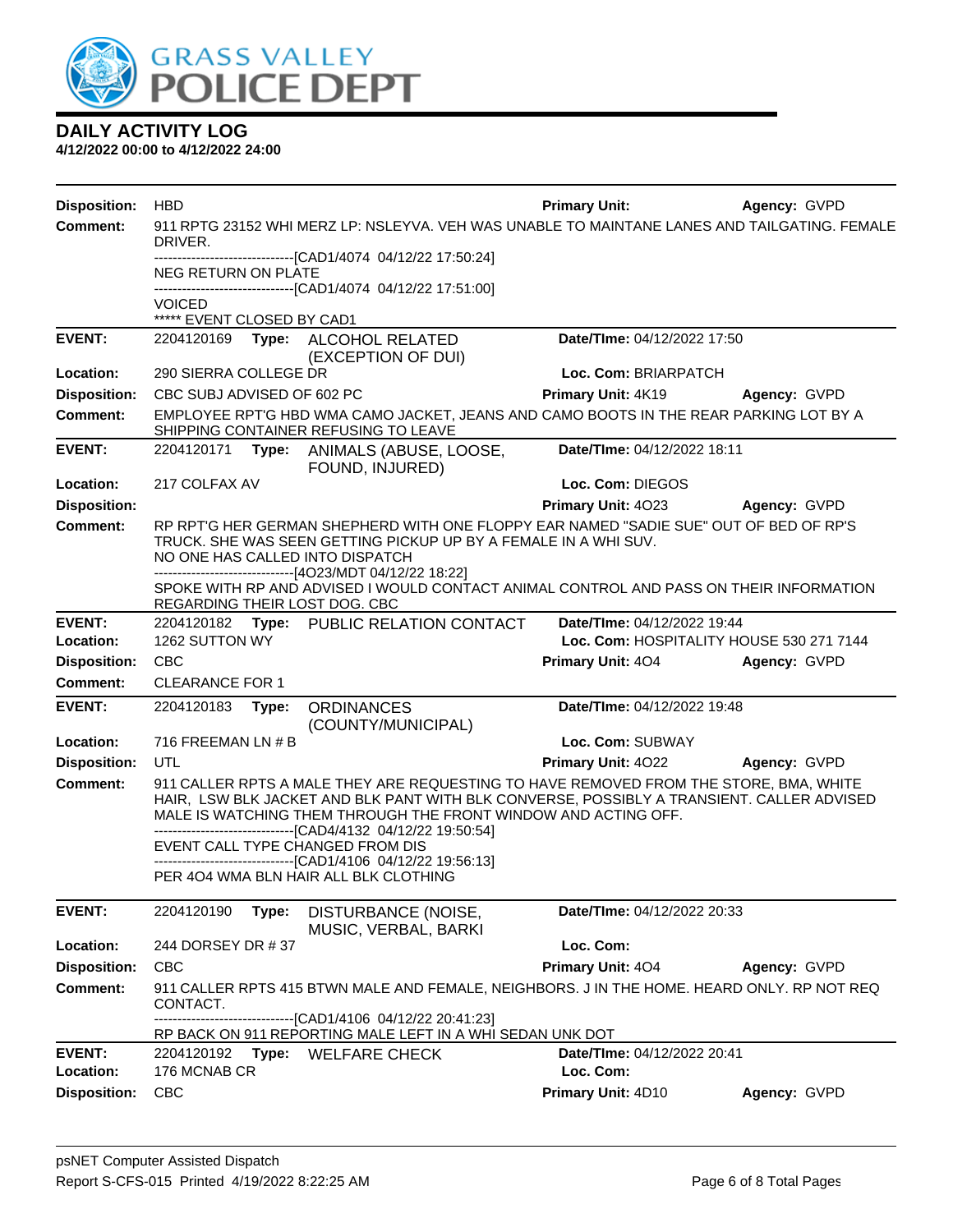

| <b>Comment:</b>                        | 911 CALLER IS HAVING A MENTAL BREAK DOWN, CALLER IS WANTING TO TALK WITH HER SISTER. UNABLE<br>TO GET A LOT OF INFO, RECENTLY RELEASED FROM HOSPITAL. SUFFERS FROM DEPRESSION.     |                                 |              |  |  |  |  |
|----------------------------------------|------------------------------------------------------------------------------------------------------------------------------------------------------------------------------------|---------------------------------|--------------|--|--|--|--|
|                                        | -------------------------------[CAD4/4132 04/12/22 20:49:04]<br>ADDITIONAL 911 ABAND RECVED                                                                                        |                                 |              |  |  |  |  |
|                                        | -------------------------------[CAD1/4106 04/12/22 20:50:51]                                                                                                                       |                                 |              |  |  |  |  |
| <b>EVENT:</b>                          | 4O4 ADV<br>2204120200<br>Type: VEHICLE STOP                                                                                                                                        | Date/TIme: 04/12/2022 21:30     |              |  |  |  |  |
| Location:                              | EA MAIN ST/BENNETT ST                                                                                                                                                              | Loc. Com: IFO POST OFFICE       |              |  |  |  |  |
| <b>Disposition:</b>                    | CBC                                                                                                                                                                                | <b>Primary Unit: 4022</b>       | Agency: GVPD |  |  |  |  |
| <b>Comment:</b>                        | License:<br>BLK CHEVY SILVERADO NO PLATES                                                                                                                                          |                                 |              |  |  |  |  |
|                                        | -------------------------------[CAD1/4106 04/12/22 21:35:37]<br>EVENT LOCATION CHANGED FROM E MAIN ST/ E BENNETT ST                                                                |                                 |              |  |  |  |  |
| <b>EVENT:</b>                          | 2204120201 Type: FOOT PATROL                                                                                                                                                       | Date/TIme: 04/12/2022 21:45     |              |  |  |  |  |
| <b>Disposition:</b><br><b>Comment:</b> | <b>CBC</b>                                                                                                                                                                         | Primary Unit: 4D10              | Agency: GVPD |  |  |  |  |
| <b>EVENT:</b>                          | 2204120203<br>Type: SUBJECT STOP                                                                                                                                                   | Date/TIme: 04/12/2022 21:53     |              |  |  |  |  |
| Location:                              | 1008 PLAZA DR                                                                                                                                                                      | Loc. Com: FLYERS/EXXON          |              |  |  |  |  |
| <b>Disposition:</b>                    |                                                                                                                                                                                    | <b>Primary Unit: 4D10</b>       | Agency: GVPD |  |  |  |  |
| Case No:                               | G2200931                                                                                                                                                                           |                                 |              |  |  |  |  |
| <b>Comment:</b>                        | OW ONE<br>---------------------------------[CAD1/4106 04/12/22 21:53:52]                                                                                                           |                                 |              |  |  |  |  |
|                                        | EVENT LOCATION CHANGED FROM 1008 PLAZA DR<br>--------------------------------[CAD4/4132 04/12/22 22:15:22]                                                                         |                                 |              |  |  |  |  |
|                                        | TOW ASSIGNED-,<br>-------------------------------[CAD4/4132 04/12/22 22:19:14]                                                                                                     |                                 |              |  |  |  |  |
|                                        | TOW ASSIGNED-TRIPLE M TOWING, 647 E MAIN ST, GRASS VALLEY, 5302733180,                                                                                                             |                                 |              |  |  |  |  |
|                                        | ---------------------------------[CAD4/4132 04/12/22 22:19:32]<br>NO ANSWER FOR ADVANCED TOWING                                                                                    |                                 |              |  |  |  |  |
|                                        | -------------------------------[CAD4/4132 04/12/22 22:19:47]<br>ETA FOR MMM IS DRIVE TIME                                                                                          |                                 |              |  |  |  |  |
|                                        | -------------------------------[CAD1/4106 04/12/22 22:20:30]<br>ISSUED CASE# G2200931 FOR AGENCY GVPD by UNIT 4D10<br>-------------------------------[CAD4/4132 04/12/22 22:35:06] |                                 |              |  |  |  |  |
|                                        | FCN: 3692210204782                                                                                                                                                                 |                                 |              |  |  |  |  |
|                                        | ---------------------------------[CAD4/4132 04/12/22 22:49:54]<br>MMM UPDATED ETA, LESS THAN 10 MIN                                                                                |                                 |              |  |  |  |  |
|                                        | -------------------------------[CAD4/4132 04/12/22 23:58:25]                                                                                                                       |                                 |              |  |  |  |  |
|                                        | *CORRECT FCN: 3702210205037*                                                                                                                                                       |                                 |              |  |  |  |  |
| <b>EVENT:</b>                          | 2204120204<br>Type:<br><b>VEHICLE STOP</b>                                                                                                                                         | Date/TIme: 04/12/2022 21:55     |              |  |  |  |  |
| Location:<br><b>Disposition:</b>       | <b>BRUNSWICK DR/ E MAIN ST</b><br>WA                                                                                                                                               | Loc. Com:<br>Primary Unit: 4022 | Agency: GVPD |  |  |  |  |
| <b>Comment:</b>                        | License: 5ZJL656                                                                                                                                                                   |                                 |              |  |  |  |  |
| <b>EVENT:</b>                          | 2204120209<br><b>SUSPICIOUS CIRCUMSTANCE</b><br>Type:<br>(VEHICLE, PERSON                                                                                                          | Date/TIme: 04/12/2022 22:28     |              |  |  |  |  |
| Location:                              | 1857 EA MAIN ST                                                                                                                                                                    | Loc. Com: BURGER KING           |              |  |  |  |  |
| <b>Disposition:</b>                    |                                                                                                                                                                                    | <b>Primary Unit: 404</b>        | Agency: GVPD |  |  |  |  |
| Comment:                               | RP RPTS MALE AND FEMALE IN A SILVER MERCED BENZ, UNKN LIC. THE VEH HAS BEEN PARKED IN THE<br>PARKING LOT FOR AN HOUR. RP THINKS MALE PASSENGER IS 11550.                           |                                 |              |  |  |  |  |
| <b>EVENT:</b>                          | 2204120219<br>Type: VEHICLE STOP                                                                                                                                                   | Date/TIme: 04/12/2022 23:38     |              |  |  |  |  |
| Location:                              | 20 RAMP STATE/MILL ST                                                                                                                                                              | Loc. Com:                       |              |  |  |  |  |
| <b>Disposition:</b>                    | <b>WA</b>                                                                                                                                                                          | Primary Unit: 4K19              | Agency: GVPD |  |  |  |  |